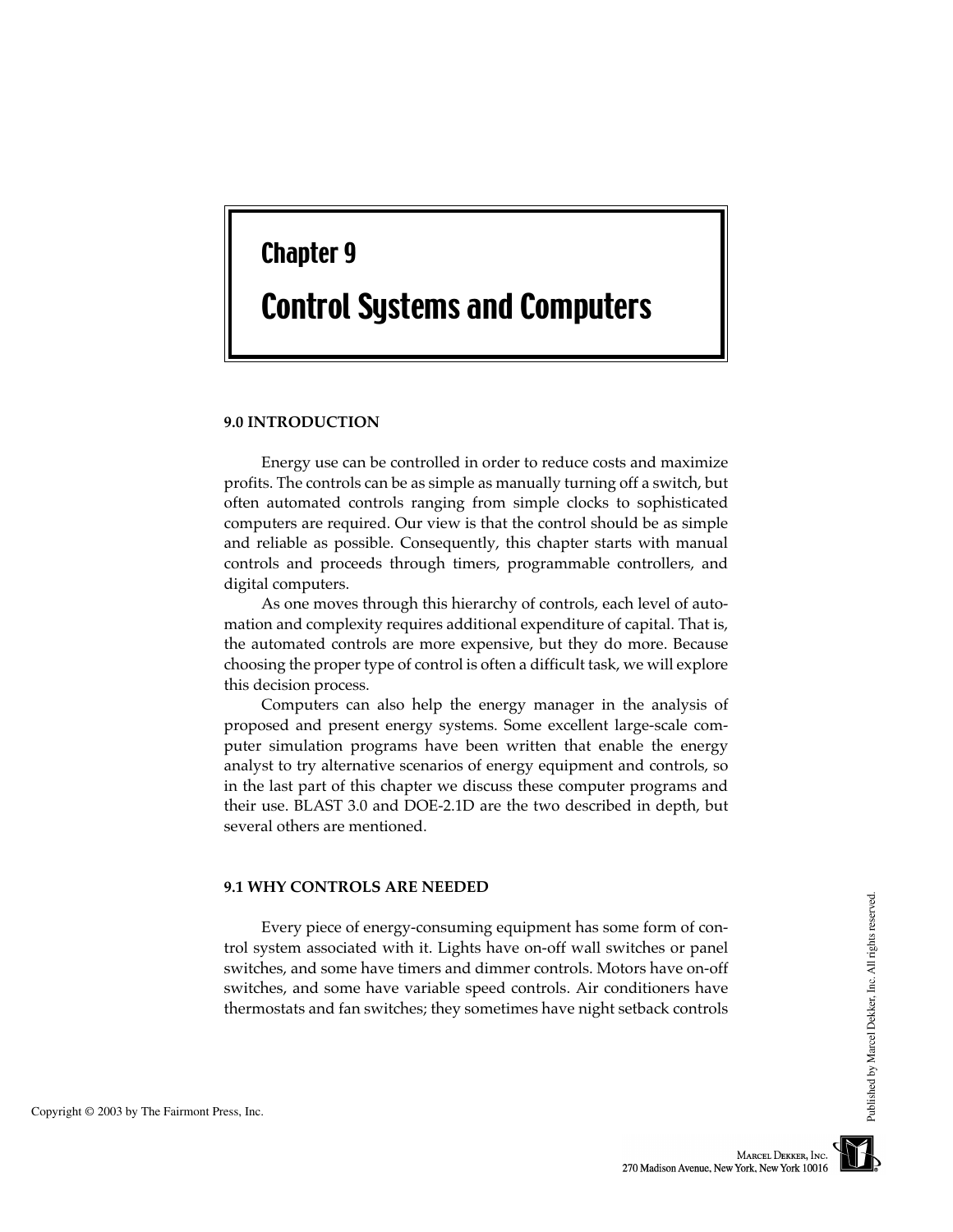or timers. Large air conditioning systems have extensive controls consisting of several thermostats, valve and pump controls, motor speed controls, and possibly scheduling controls to optimize the operation of all of the components. Water and space heaters have thermostats and pump controls or fan motor controls. Large heating systems have modulating controls on the boilers and adjustable speed drives on pumps and variable air volume fans.

These controls are necessary for the basic safety of the equipment and the operators, as well as for the proper operation of the equipment and systems. Our interest is in the energy consumption and energy efficiency of this equipment and these systems, and the controls have a significant impact on both these areas. Controls allow unneeded equipment to be turned off, and allow equipment and systems to be operated in a manner that reduces energy costs. This may include reductions in the electric power and energy requirements of equipment, as well as the power and energy requirements associated with other forms of energy such as oil, gas and purchased steam.

#### **9.2 TYPES OF CONTROLS**

In this section, we present the different types of controls in order of increasing complexity and cost. In each subsection, the control discussed can perform the functions covered in that subsection as well as all those functions covered in the preceding subsections. For example, the functions discussed in the second subsection on timers can be performed very well by a timer or any of the succeeding types of controls (programmable controllers, microprocessors, and large computers) but not by a manual system.

#### **9.2.1 Manual Systems**

Manual control systems can be used to turn equipment off when it is not needed. Turning equipment off when not in use can lead to dramatic savings. For example, lights are often left on at night, but they should normally be turned off whenever possible. (Often a small series of lights is left on for security purposes.)

One of the best opportunities for manual control exists in the area of exhaust and makeup air fans. These fans are often located at the top of a high ceiling, and they are frequently left on unnecessarily because their running is undetectable without close scrutiny. The savings for turning off exhaust fans is twofold. First, electricity is no longer required to run the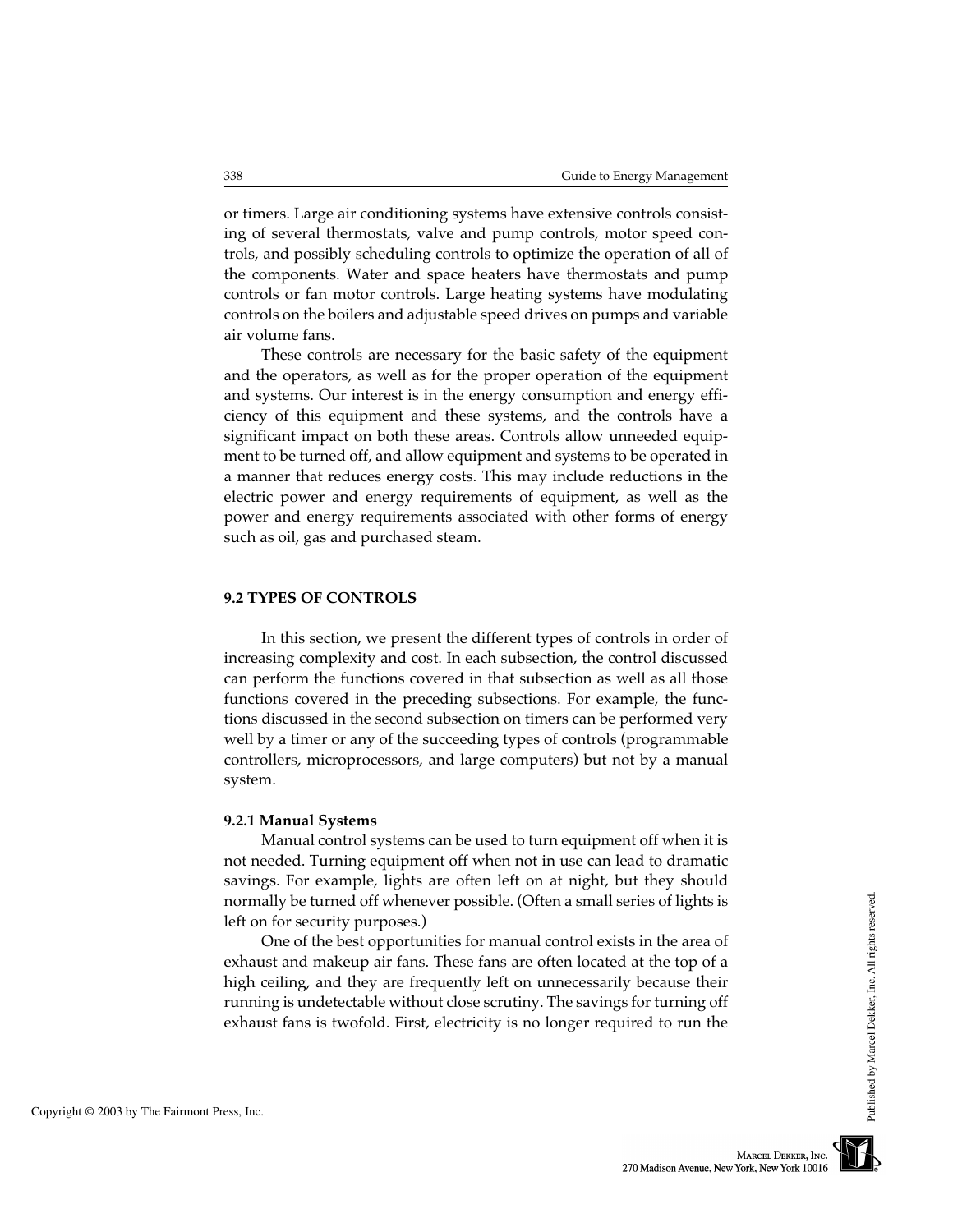fan motor, and, second, conditioned air is no longer being exhausted. Consider the following example.

**Example 9-1:** Suppose that a fan is exhausting air at a rate of 10,000  $\frac{12}{1}$ min from a welding area. The fan is run by a 5-hp motor and is needed for two shifts (8:00 a.m. to 12:00 midnight) 5 days/ week. Previously, the fan has been left running all night and on weekends. If the space is not airconditioned and is heated to  $65^{\circ}$ F by a gas furnace that is  $80\%$  efficient, and the efficiency of the motor is 84%, what is the savings for turning the fan off at night and on the weekends? Gas costs \$5.00/million Btu and electricity, \$.08/kWh. (There will be no demand savings since peaking does not occur at night). Assume the outside temperature averages 30°F for the hours the fan can be shut off. (This would have been determined through weather data analyses, as discussed in Chapter 2.)

#### **Solution:**

1. Electricity savings:

The electric energy savings from turning the motor off during nights and weekends is found by multiplying the motor load in kW times the number of hours saved (number of hours the motor is not running). This energy savings in kWh is then multiplied by the energy cost to get the dollar cost savings.

Electric energy savings =

$$
5\ hp \times \frac{.746\ kW}{hp} \times \frac{1}{.84} \times \left[ \frac{5\ days}{\text{week}} \times \frac{8\ h}{\text{day}} + \frac{2\ days}{\text{week}} \times \frac{24\ h}{\text{day}} \right] \times \frac{52\ weeks}{\text{year}} \times \frac{\$.08}{\text{kWh}}
$$

$$
= \$1,625.57
$$

2. Heating savings: (se[e equation 6-13 in Chapter Six\)](#page-5-0)

Heating cost savings  $=$ 

$$
\frac{10,000 \text{ ft}^3}{\text{min}} \times \frac{60 \text{ min}}{\text{h}} \times \left[ \frac{5 \text{ days}}{\text{week}} \times \frac{8 \text{ h}}{\text{day}} + \frac{2 \text{ days}}{\text{week}} \times \frac{24 \text{ h}}{\text{day}} \right] \times \frac{52 \text{ weeks}}{\text{year}}
$$

$$
\times \frac{.075 \text{ lbs}}{\text{ft}^3} \times \frac{.24 \text{ Btu}}{\text{lb }^\circ \text{F}} \times (65^\circ \text{F} \pm 30^\circ \text{F}) \times \frac{45.00}{10^6 \text{ Btu}} \times \frac{1}{.8}
$$

$$
= $10,810.80
$$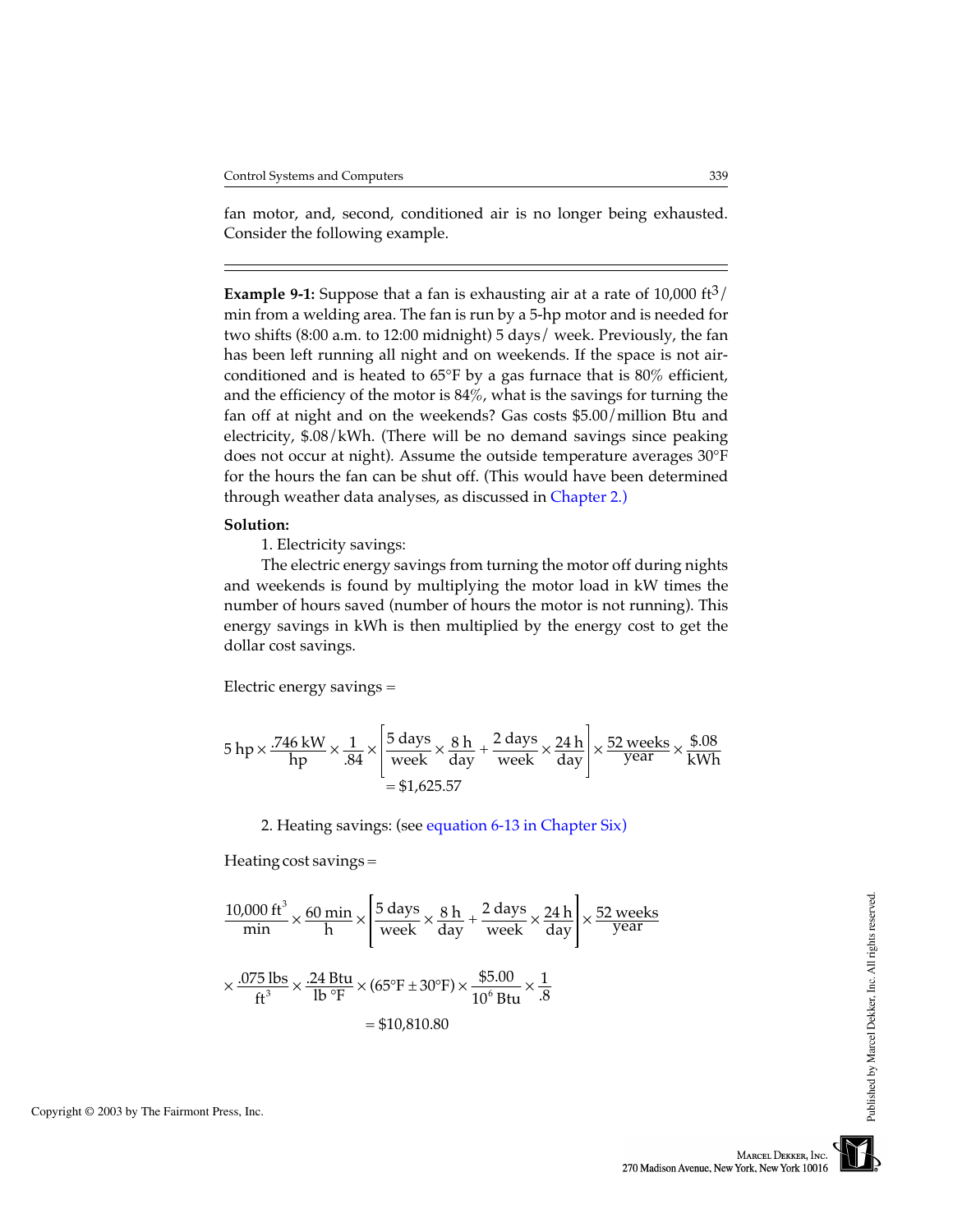where the density of air =.075 lb/ft<sup>3</sup> and the specific heat of air =.24 Btu/ lb°F.

3. Total annual savings  $= $12,436.37$ 

In another example, a large office complex made a detailed study of building utilization and found that only a few tenants worked at nights or on the weekends. By making provisions for these few, the office complex was able to reduce lighting and space conditioning, saving about a third of its annual energy bill. For most industrial plants and many office buildings, the use of night setback to lower heating temperatures offers significant savings with little or no capital expenditure.

The calculation procedure for determining this savings is relatively simple and involves heat loss calculations during the hours of setback. Bin weather data on outside temperatures and inside thermostat settings are required. The heat losses are calculated for the old thermostat setting and again for the revised setting. The difference is the heating savings in Btu. To simplify this procedure, or at least to give an approximation, a nomograph is given i[n Figure 9-1.](#page-4-0) The following example shows how to perform the calculation.

**Example 9-2:** A manufacturing company of 100,000 ft<sup>2</sup> is located in an area where heating demands are 4000 degree days. The company keeps its thermostats set at 70°F all the time even though it works only one shift. Presently, the company figures it consumes  $240 \times 10^3$  Btu/ft<sup>2</sup> of gas for heating. (Normally, this can be estimated from gas bills.) If the company pays  $$4.50/10<sup>6</sup>$  Btu for its natural gas and the heaters are 75% efficient, what would the savings be for turning the thermostats back to 55°F at night when the building is not occupied?

**Solution:** To use the nomograph, follow the heavy black lines in Figure 9- 1. The savings are approximately  $125 \times 10^3$  Btu/ft<sup>2</sup>. Total savings then are found by first determining the actual fuel savings and then finding the dollar savings.

Fuel savings in Btu =  $(125 \times 10^3 \text{ Btu}/\text{ft}^2)$  (100,000 ft<sup>2</sup>) × 1/.75  $= 16,700 \times 10^6$  Btu Savings in dollars =  $(16,700 \times 10^6 \text{ Btu})$  (\$4.50/10<sup>6</sup> Btu)  $= $75,150$ /year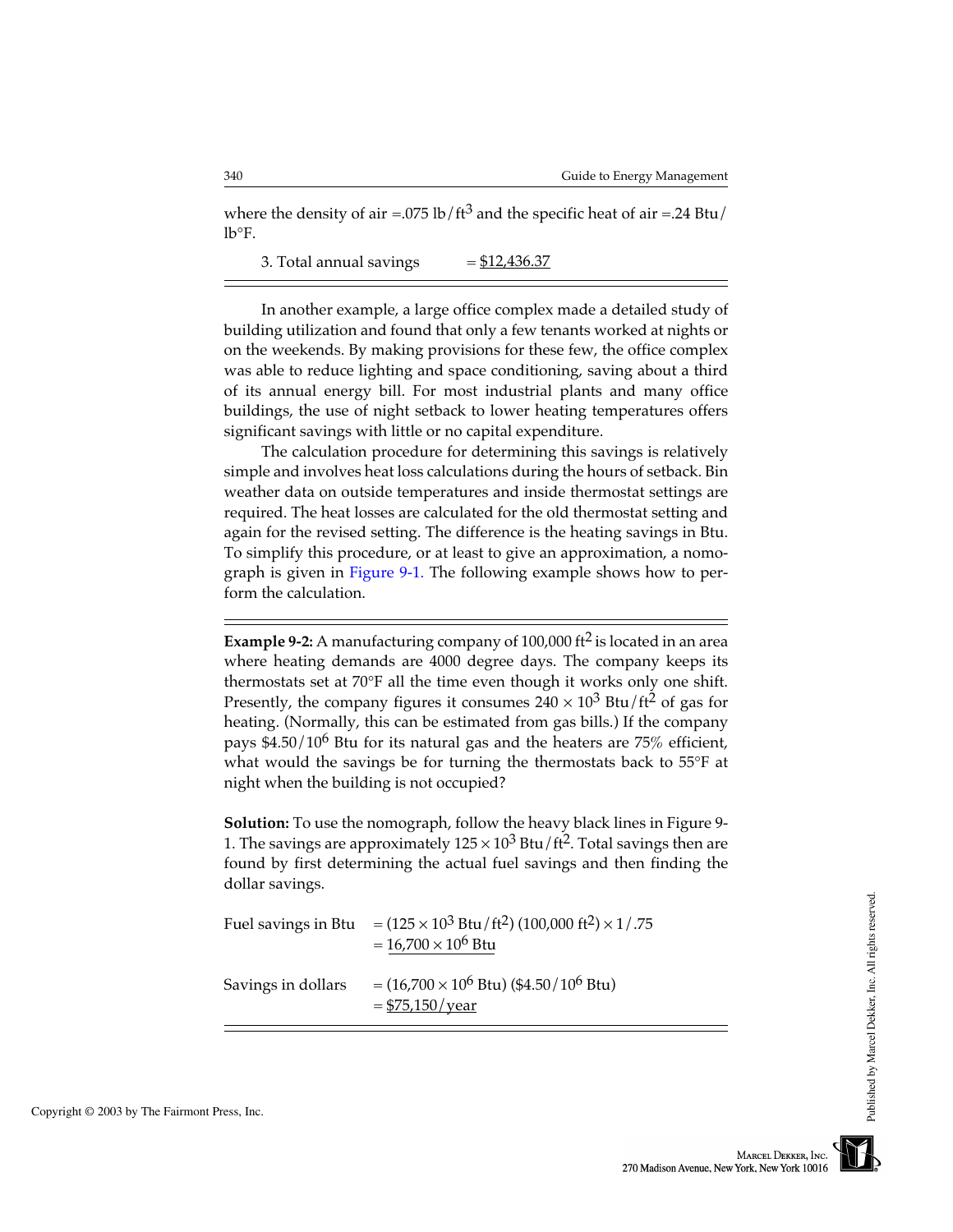<span id="page-4-0"></span>

**Figure 9-1 Estimation of savings via thermostat night setback. (***Identifying Retrofit Projects for Buildings***, FEA/D-76-467, Sept. 1976.)**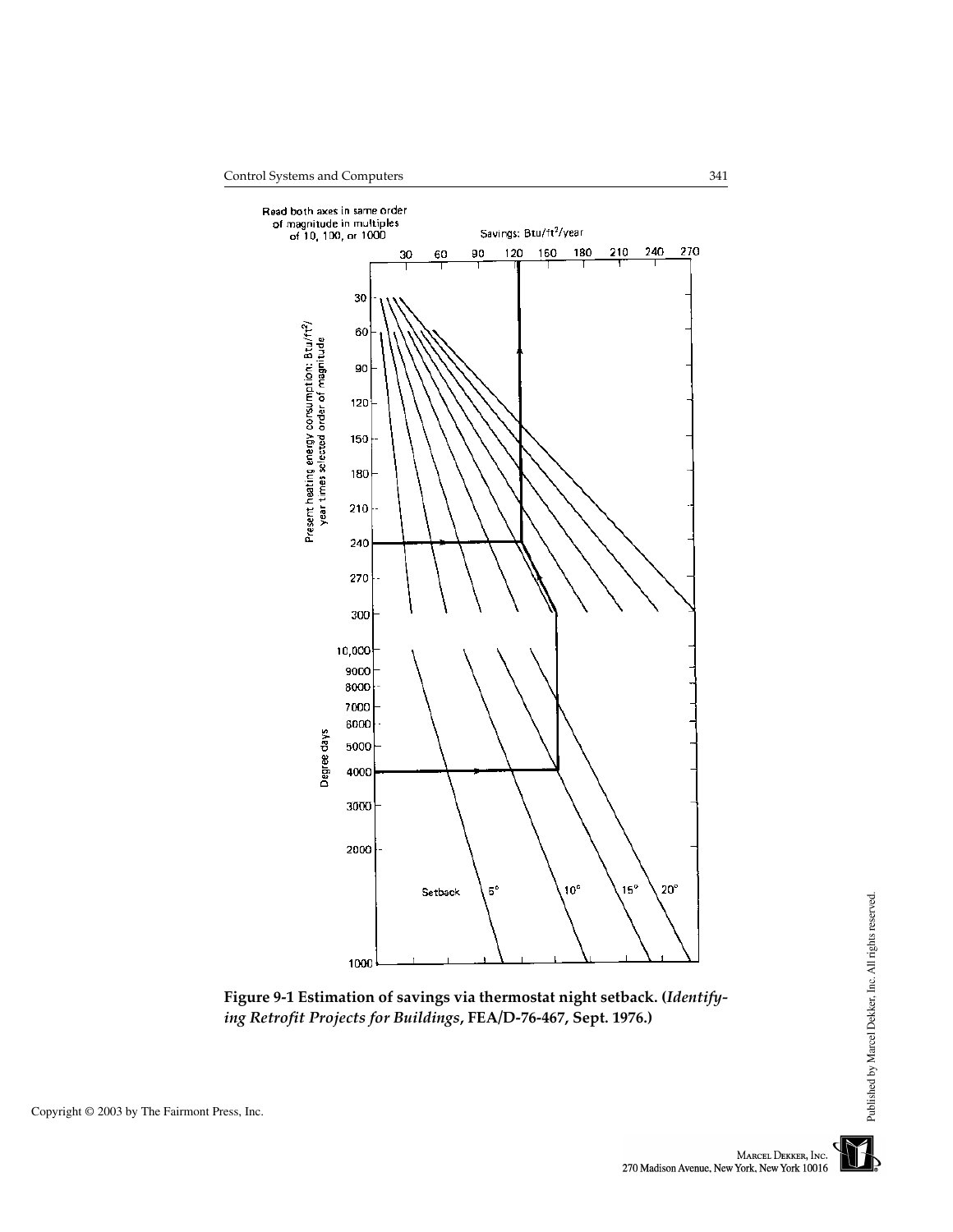<span id="page-5-0"></span>The savings for thermostat setback can be substantial, as shown in the example. In warm climates similar savings can result from turning off the air conditioners at night and on weekends, but the dollar amount is usually less since heating demands peak at night, while cooling demands peak during the day. Of course, the energy manager needs to be careful to ensure that the night setback does not cause heating plant problems or cause process problems, e.g., changing the tolerances on large metal parts or affecting the hardening rate of thermocure resins. This depends on the particular equipment and controls used as well as the thermal load of the building itself.

Night setback can also be applied to process areas. For example, large furnaces such as brick kilns should be turned off when possible, but often the preheat time required and/or the thermal wear on the furnace walls makes this impossible. Many times, however, the thermostat can be adjusted downward significantly without causing these problems. Trial and error may be required to determine the optimum setting.

#### **9.2.2 Basic Automatic Controls—Timers and Dimmers**

The next step in level of control complexity is the use of automatic controls such as timers and dimmers. Timers can range from very simple clocks to fairly complicated central time clocks with multiple channels for controlling numerous pieces of equipment on different time schedules. Automatic timer controls can range from simple thermostats each with a built-in time clock (costing somewhere around \$100 each) to a central time clock that overrides all the thermostats. An installed single-channel central time clock will cost around \$1000, but it can control numerous thermostats if all are on the same schedule. Different setback schedules require multiple channels, increasing the cost somewhat.

Some companies have utilized time clocks to duty cycle equipment such as exhaust fans. For example, a large open manufacturing area will likely have several exhaust fans. If there are six fans, then a central time clock could turn one fan off each 10 minutes and rotate so that each fan is off 10 minutes of each hour, but no more than one fan is ever off at the same time. This saves on electrical consumption (kWh) to run the fan, electrical demand (kW, since one fan is off at any time), and heating (since less conditioned air is exhausted). General ventilation over a wide area is maintained. Of course, care must be taken to ensure that no ventilation problems develop.

The use of timers allows a company to start-stop equipment at exactly the correct time. It is not necessary to wait for maintenance people to make their rounds, turning off equipment and adjusting thermostats.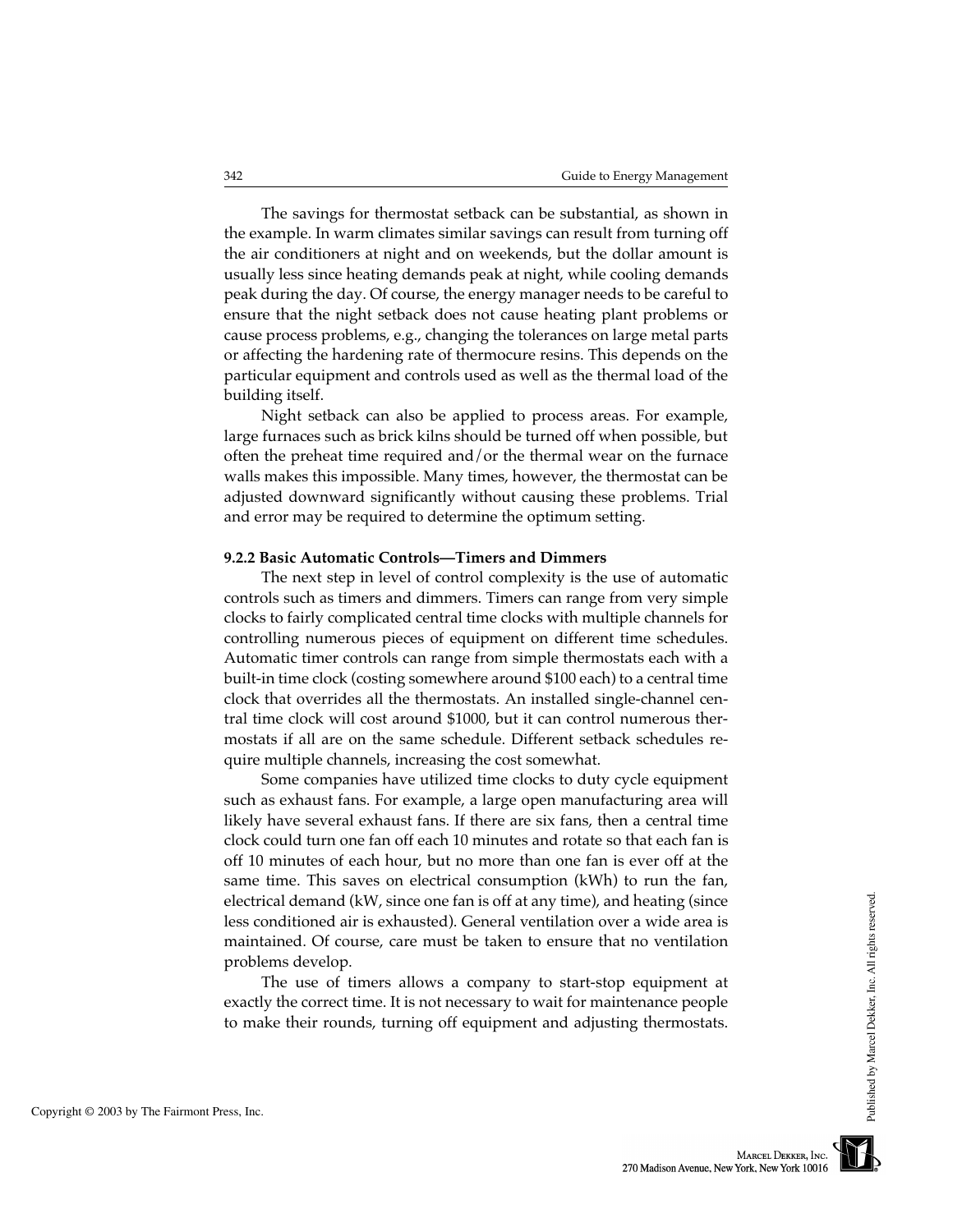However, although timers don't forget to do their job, they do suffer from other problems. For example, power outages may require timers to be reset unless a battery backup is used. Also, arrival or termination of daylight savings time requires all timers to be set up an hour in the spring and back an hour in the fall. Finally, the clocks must be maintained and replaced as they wear out.

The authors had an opportunity to audit a plant that had sophisticated time clock controls on its equipment, but management was not maintaining the clocks. The 7-day time clocks allowed for night and weekend setbacks. The audit was done on a Thursday, but the time clocks read Saturday. Consequently, the thermostats were on night setback, and the employees were cold. To remedy this, maintenance had purchased several additional portable heaters. If they had come in on a Saturday, when the clock read Monday, the plant would have been nice and warm. In this case, the poorly maintained clocks were costing the company a great deal of money. Timers and any other type of control system must be maintained.

Another type of control that has some attractive savings potential is a light dimmer. Dimmers can be automatically controlled depending on time, and on natural lighting levels if photocell sensors are used. It is important to be sure the dimming system chosen actually reduces electrical consumption and is not simply a rheostat (variable resistor) that consumes the same amount of energy regardless of the amount of light delivered. Supermarkets can often use relatively sophisticated dimming systems. For example, supermarkets might:

- 1. Use photocells to detect natural light and dim the window lights as appropriate.
- 2. Use photocells that turn parking and security lights off at dawn and on at dusk.
- 3. Use photocells to determine dusk so that interior lighting can be reduced. (Studies have shown that people coming from a dark street to a brightly lit room are actually uncomfortable. Lower lighting levels are preferred.)

As with timers, photocells and dimmers must be maintained. They sometimes fail, and if undetected, the failure can cause other more severe problems. A regular maintenance schedule of checking photocells and dimmers should be used. Photosensors were also discussed in Chapter 5.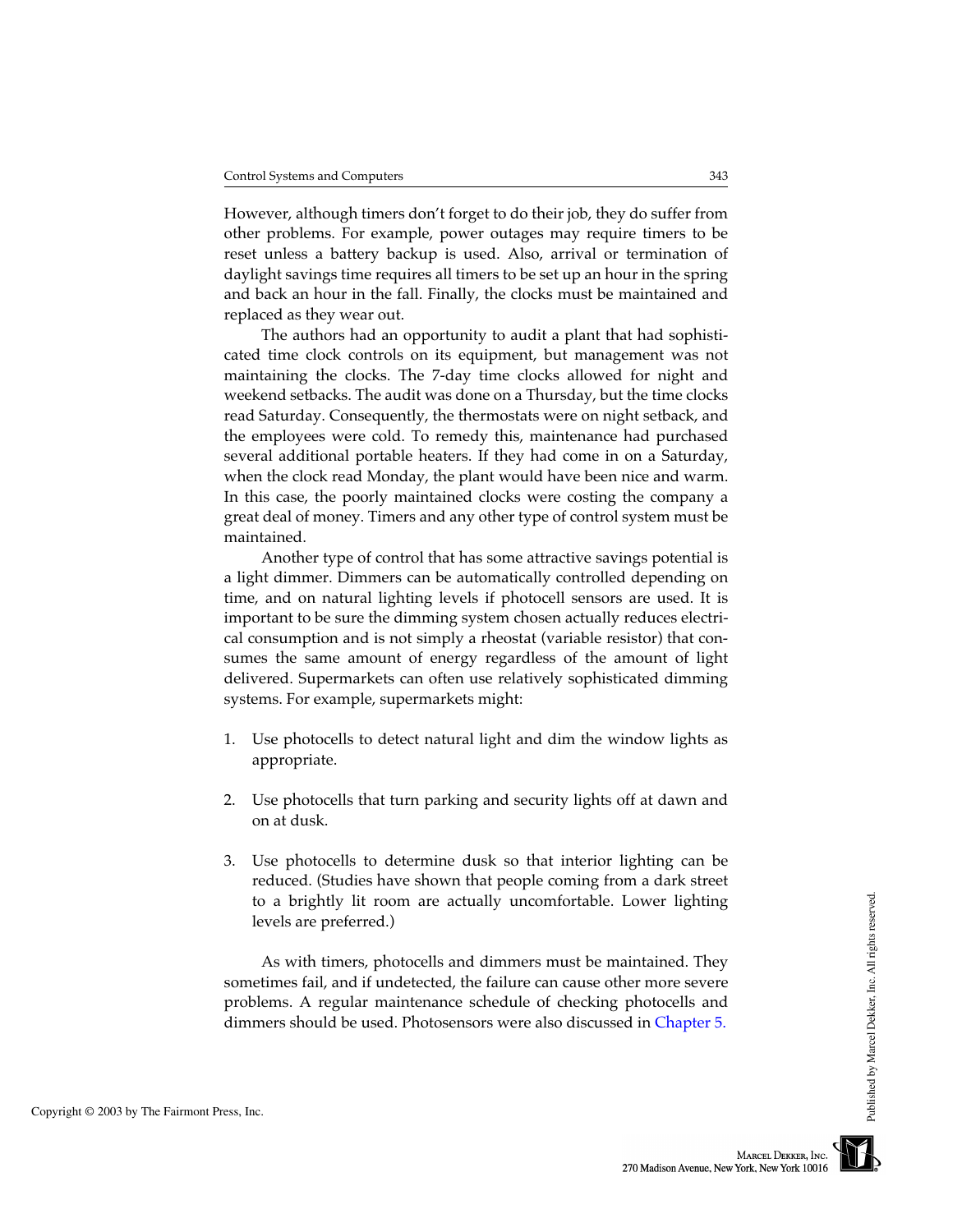#### **9.2.3. Programmable Controllers**

A programmable controller is a control device that has logic potential but is not powerful enough to be called a computer. As might be expected, it fills a need for systems requiring more than a timer but less than a computer. It can do all that timers can do and considerably more but at a cost significantly less than that of a computer. Fixed logic devices —such as timers—are primarily useful in buildings under  $50,000$  ft<sup>2</sup> with maybe a dozen control points. (A control point is a switch, a thermostat, or a control actuator.) Computerized systems would be applicable in buildings of 100,000 ft<sup>2</sup> with more with 100 control points. The middle group would be suitable for programmable controllers. Some control system selection guidelines are given in reference 1.

A programmable controller adds logic capability to control systems. Demand shedding is a prime example. When the controller senses that the electrical demand is approaching a critical programmed level, the unit then shuts off equipment and/or lights to keep the demand from passing that critical level. As shown in Chapter 3, demand can be a large part of an electrical bill, so the savings can be significant.

Another example is excess air control for a boiler or any larger combustion unit. By sensing  $CO<sub>2</sub>$  or  $O<sub>2</sub>$  and perhaps CO levels in exhaust, the controller can adjust the combustion air intake to yield optimum combustion efficiency. As shown in Chapter 7, this can be a real money saver. Continuous control through the use of a programmable controller allows the air intake to be adjustable according to the heating demand on the unit.

Programmable controllers can also be used to control outside air for heating, ventilating and air conditioning systems. In air conditioning, if the outside air is more comfortable than the inside air, the outside air should be used rather than returning the inside air. In fact, sometimes the air conditioning units can be turned off completely and outside air used for cooling. Programmable controllers can sense the difference between outside and inside enthalpy and determine the optimum damper setting. The same controller can shut off outside air completely for early morning start-up and nighttime operation during heating seasons. Outside air control is discussed further in the next section.

#### **9.2.4 Computerized Systems**

Most computerized energy management control systems (EMCSs) sold today are microprocessor-based. These capabilities run from a few control points up to several thousand, with the larger ones often performing fire-safety functions, equipment maintenance status monitoring and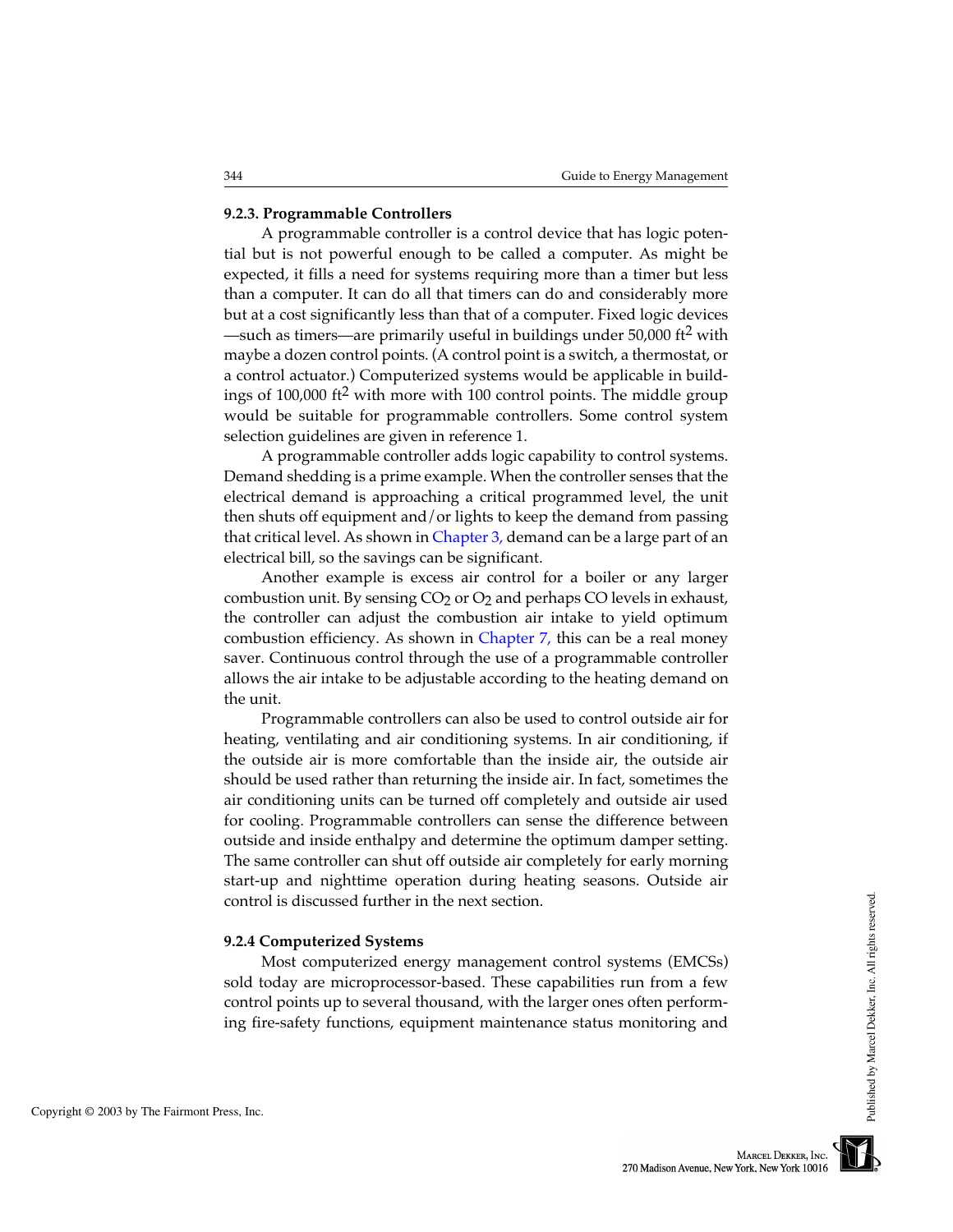report generation as well as energy management [2]. The technology is changing very rapidly and there are many vendors in the field, each introducing new equipment. A potential user should consult several vendors and be well prepared to discuss the facility's needs. Some general approaches to the selection and specification of computer control systems for energy management are given in references 3 and 4.

EMCS users must recognize the need for feedback. The computer may have sent a signal to turn off a load, but was the load actually turned off? A sensor is required to feed the control status back to the computer. Also, it is helpful if the computer maintains a record of when control was exercised. With these records, histograms can be developed periodically to show how frequently any given load is being shed.

Additional control options are available to the EMCS user, but mostly they are some combination of the techniques discussed in the previous sections[. Figure 9-2](#page-9-0) is useful in summarizing these techniques. In [Figure 9-2\(a\),](#page-9-0) the original electrical demand profile is shown before control is applied. Note that the area under these curves is the integration of demand over time and thus is the kWh consumption. In [Figure 9-2\(b\),](#page-9-0) demand control is applied. Here, a peak demand is determined, and loads are shed once that peak is approached. Shedding requires predetermining what loads can be shed and in what priority. For example, display lighting would likely be shed before office lighting.

Many systems also "remember" loads previously shed. They will rotate among shedable loads, and will obey preset maximum shed times. As Figure 9-2(b) shows, shed loads must sometimes be recovered and sometimes not. For example, shedding refrigeration saves demand, but sooner or later the unit must catch up. Shedding lights, on the other hand, saves energy because lighting cannot be recovered. As shown, then, some consumption is shifted but usually not as much as was shed. Demand savings remain the predominant goal.

In Figure 9-2 $(c)$ , a fixed start-stop schedule is utilized. Now units are turned on and off at exactly the same time each day. No longer are personnel required to make rounds, turning equipment on and off. In [Figure 9-2\(d\),](#page-9-0) an optimized start-stop schedule is employed. The precise time of need is determined each day, and the equipment is turned on at that time. For example, if the outside and inside temperatures are both warm, the heating units do not have to be turned on as early as they would be if the respective temperatures were quite cold.

[Figure 9-2\(e\)](#page-9-0) shows what happens when the use of outside air is optimally controlled. In this case, the plant requires air conditioning. The fans—but maybe not the compressors—are turned on early in the morn-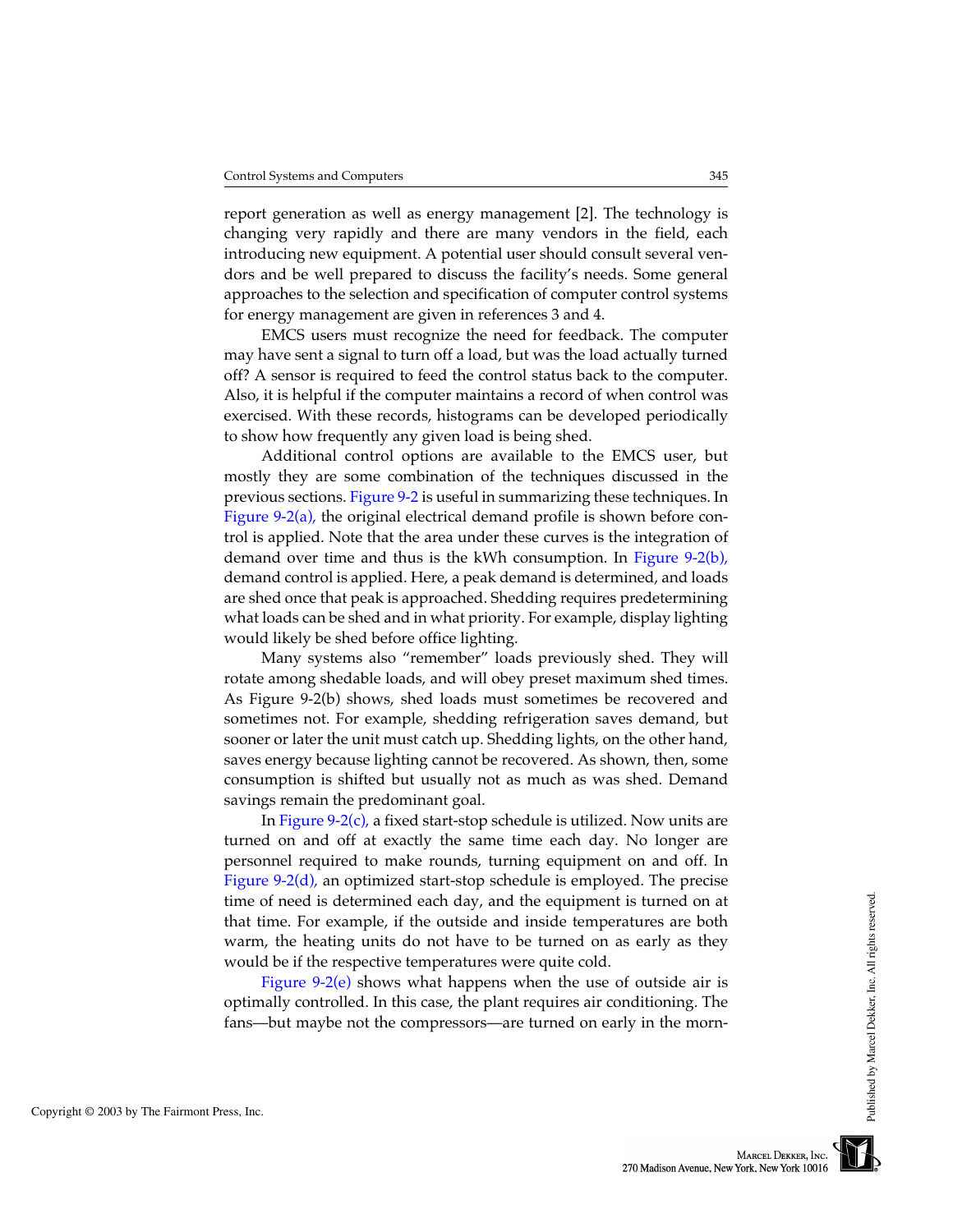<span id="page-9-0"></span>

**Figure 9-2. EMCS control techniques. (From Dick Foley, "Reducing Waste Energy with Load Controls,"** *Industrial Engineering***, July 1979, p. 24. Extracted with permission from Institute of Industrial Engineers, Inc., 25 Technology Park/Atlanta, Norcross, Ga., 30092, ©1979.)**

ing to draw in cool outside air for precooling. As the daytime temperatures warm, less outside air is used, and the compressors have to run longer; at the peak air conditioning time a minimum of outside air is used. Toward the end of the operating time, it may again become profitable to utilize outside air.

Duty cycling is depicted in Figure 9-2(f). Here loads are selected to be turned off on a predetermined schedule. For example, in our earlier discussion exhaust fans were turned off 10 minutes out of each hour. Duty cycling will produce a savings in kWh since the units are operating less. If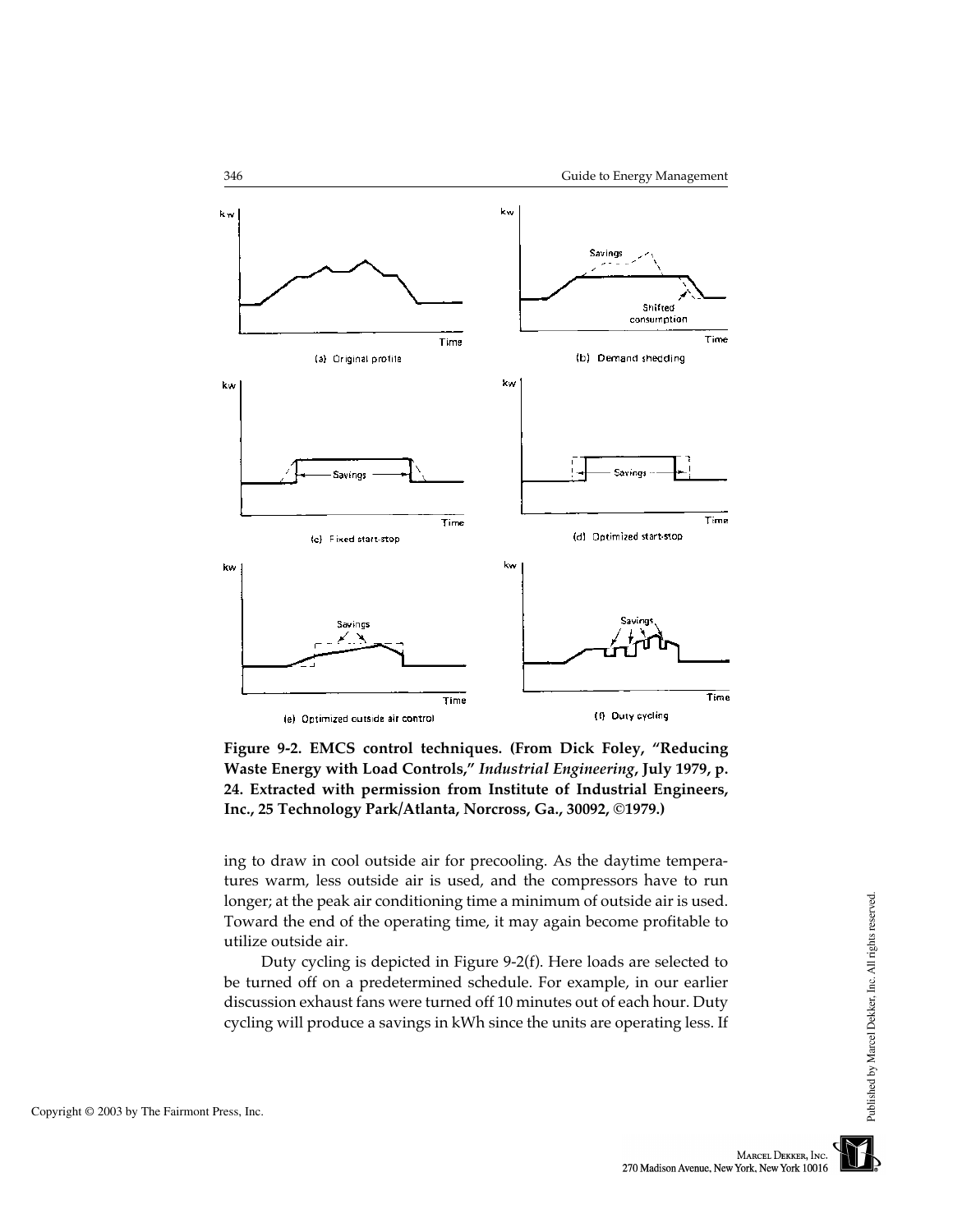these schedules are determined so that some piece of equipment is being cycled off at any time that peaks are likely to occur, a demand savings will also result.

All the techniques shown i[n Figure 9-2](#page-9-0) deal with electrical consumption. Other techniques cannot be easily demonstrated in such a figure because of their nature and/or because they affect fuel consumption rather than electricity. Examples include the following:

- 1. Light dimming, as discussed in Section 9.1.2.
- 2. Combustion air control for furnaces. This affects fuel consumption.
- 3. Night setback for heating. This normally affects fuel consumption instead of electricity.
- 4. Surge protection. If power outages occur, EMCSs can be programmed to start turning loads off to prevent an extremely large surge of power once the service is reconnected.
- 5. Temperature reset. Here the temperature of supply air or water is modified to meet actual demand. For a heating system, the supply air temperature may be reduced by 10 to 20°F when heating demands are small. This could save substantial fuel.

There are several different generic forms of computer EMCS configurations available. In a centrally controlled system, control is vested in one central unit—a microprocessor or microcomputer. The control points are accessed directly (a *star network*) or through common wiring (a *common data bus network*). These two configurations are shown i[n Figure 9-3.](#page-11-0) In the star network, control is more direct but installation is considerably more expensive. So, its use is limited to facilities with few control points. The common bus design allows for common use of wiring, so its installation cost is less for facilities with a large number of control points. Some of the current activities in the design of EMCSs involve the movement to standardized communication methods called protocols [5]. Standardized systems should be cheaper and easier to maintain and expand.

Instead of using a centrally controlled EMCS, many newer EMCS systems use a distributed configuration where remote processing units using microprocessors or microcomputers perform the actual control functions. A central unit is still used, but primarily for coordination and report generation. This is illustrated i[n Figure 9-4 u](#page-12-0)sing a star network.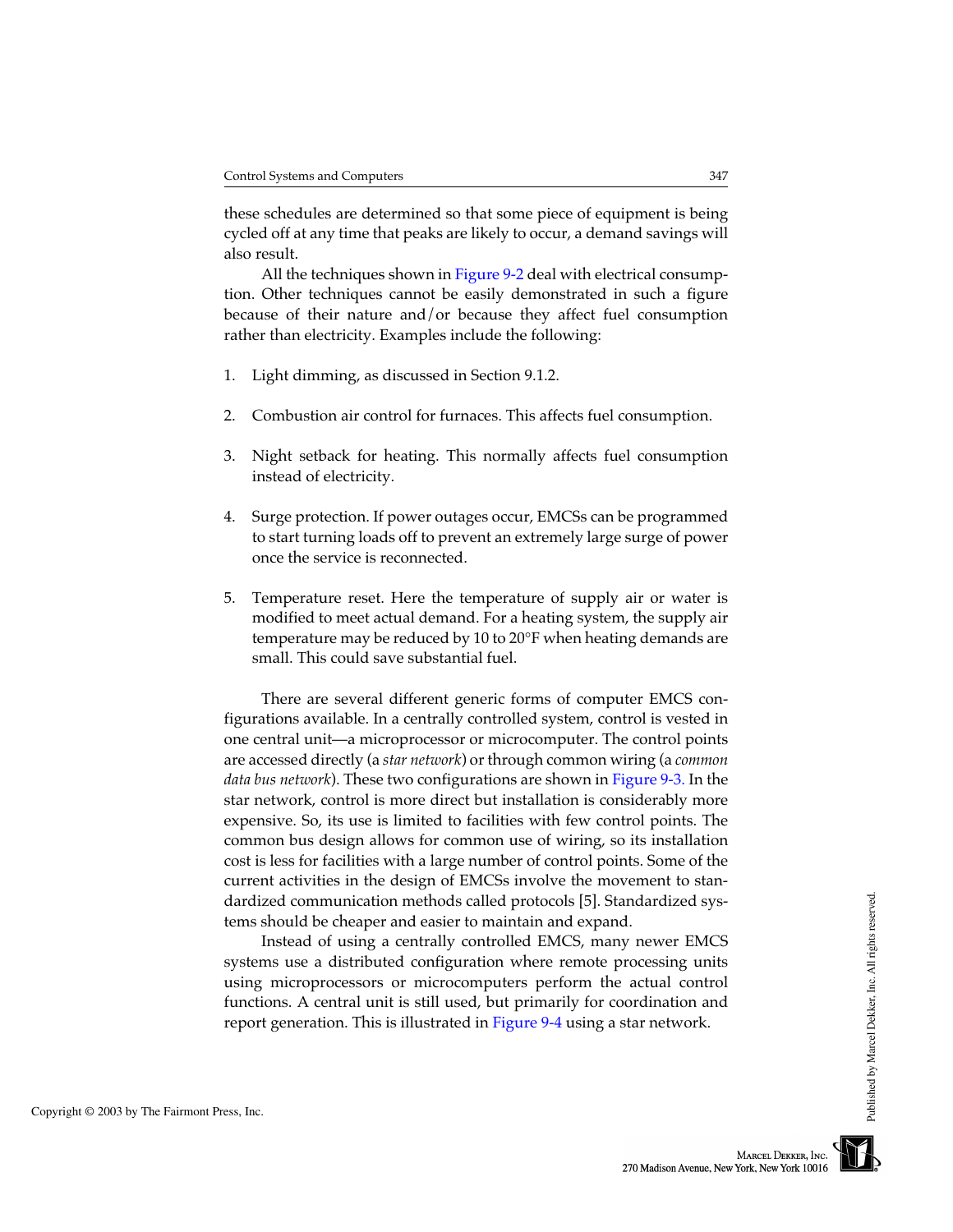

<span id="page-11-0"></span>

Star network



Common bus network

## **Figure 9-3. Centrally controlled EMCS star network and common bus network.**

The remote control units vary in capability from a simple transfer function to complete control. In a true distributed control system, the remote controllers can function with or without the central unit—at least for a period of time. Intelligent remote controllers are only slightly more expensive than unintelligent ones. Most designers predict that future EMCSs will have more distributed control as the cost of remote controllers is reduced. Of course, systems can be hybrids so that some star networking is used along with common bus designs. Also, some remote controllers may be intelligent and others not, and some points may be directly controlled by the central controller even in a distributed control basic design.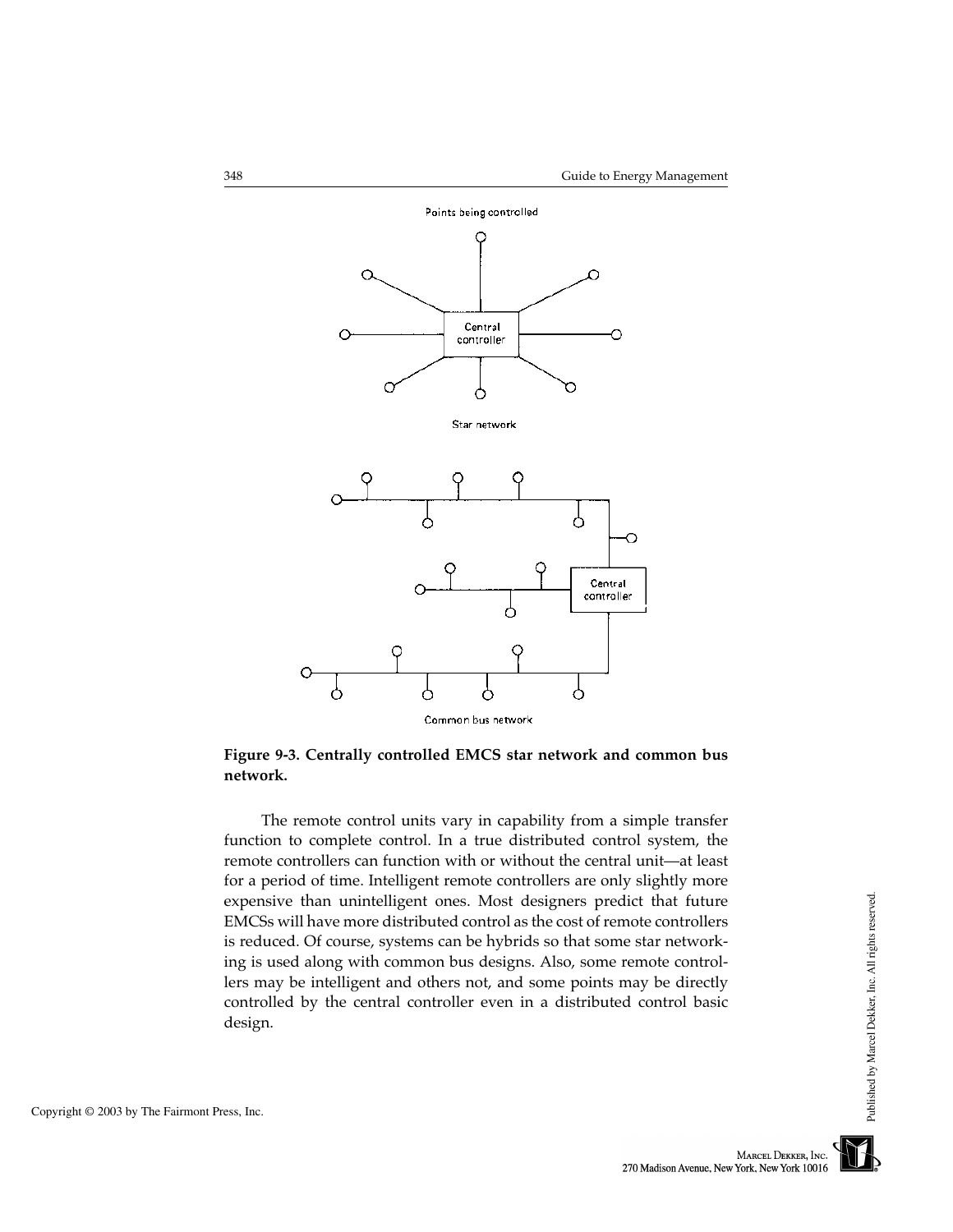<span id="page-12-0"></span>

**Figure 9-4. Distributed control EMCS star network.**

An important factor to consider in the selection and cost of EMCSs is the type of control needed at the points being controlled. The simplest and cheapest is a digital point which is a simple on-off control. Examples include switches for fans, lights, and motors. Analog controls, on the other hand, are more complex and therefore more expensive. Analog controls are needed when signals of varying intensity are required. For example, control of outside air for air conditioning systems requires an analog signal to adjust the position of a supply vent damper. As the outside air cools, the EMCS will continue to open the damper, allowing more outside air to enter. A significant number of analog points will run up the cost of an EMCS rather rapidly, but the savings should also increase. Careful studies should be conducted in order to determine the optimum number of control points.

EMCSs sometimes fail to provide the energy cost savings that have been predicted. These reasons usually fall into one of the categories shown in [Table 9-1.](#page-13-0) The prudent energy manager will consider these potential pitfalls and plan accordingly.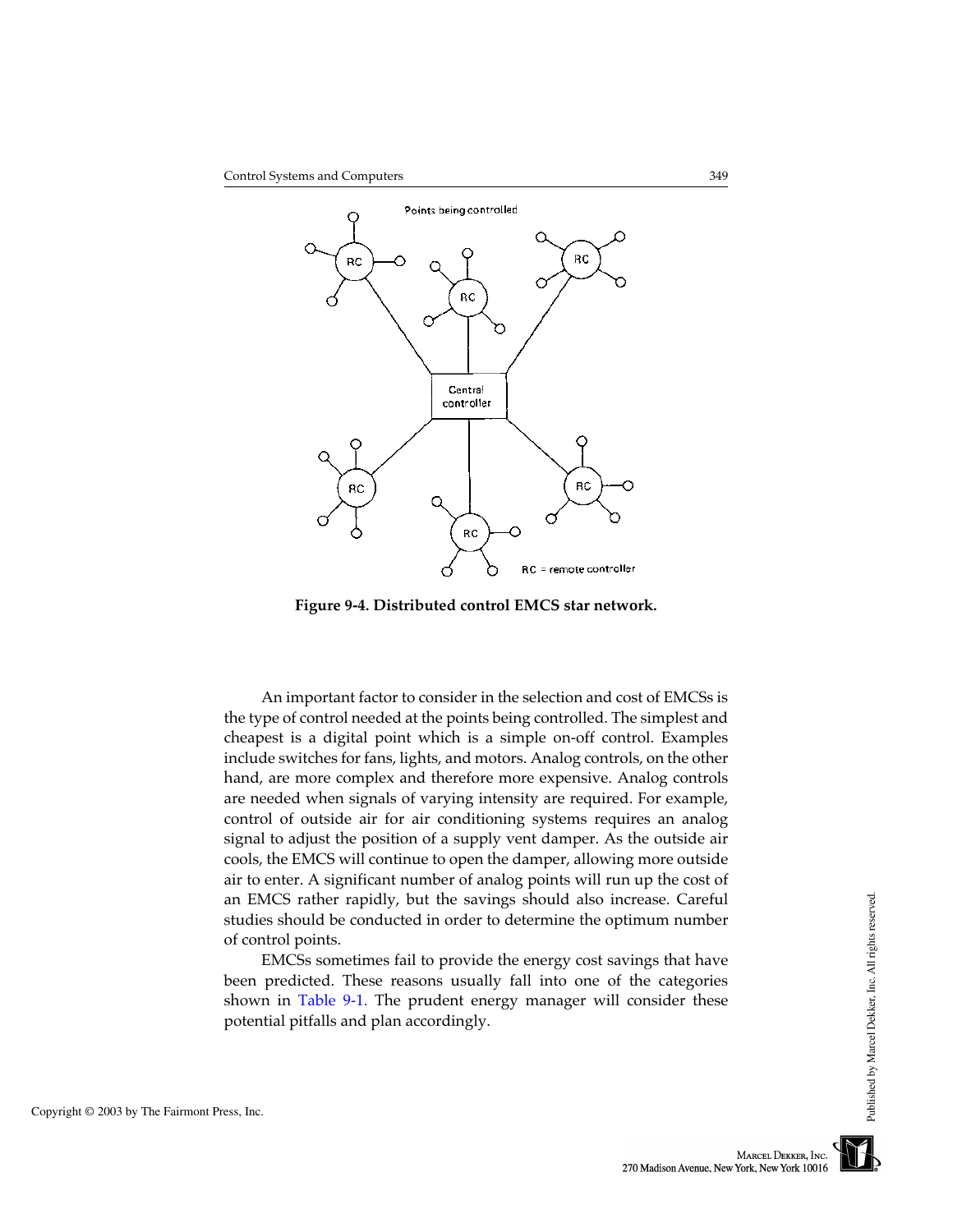## <span id="page-13-0"></span>**Table 9-1. Why EMCS units fail to produce the desired results.** ————————————————————————————————

- 1. *Simple things not done first.* The EMCS can do many things, but it should not be asked to do the things that should have already been done. For example, the EMCS cannot turn a standard lighting system into an energy-efficient one.
- 2. *Simple alternatives overlooked.* An EMCS may not be necessary. Manual or time control may suffice.
- 3. *Requirements not carefully defined.* This is the most important reason. The buyer must define the requirements before choosing the system. Considerable planning is necessary.
- 4. *Inadequate buyer commitment/inadequate seller backing.* All too often, buyers seem to expect the EMCS units to install, program, and maintain themselves. Sometimes the seller misrepresents the amount of work necessary to get the EMCS operational. The energy manager should insure that the seller will back the product and provide the necessary technical aid.
- 5. *Poor vendor assessment.* The energy manager should screen the vendors carefully. Ask for reference letters and check with other energy managers. Be wary.

————————————————————————————————

In summary, EMCSs can do many things, but they are only machines. The energy manager must be aware of their limitations as well as their strengths and design their applications accordingly. The major part of the design should occur before selection of the equipment—not afterwards.

## **9.3 COMPUTER UTILIZATION**

Computers have become so inexpensive and so powerful that they are used everywhere today, including use in a wide variety of tasks in energy management and energy analysis. The energy manager must be aware of computing capabilities and applications, and must carefully integrate computers into his or her environment. In addition to the direct EMCS applications, there are many other energy management uses for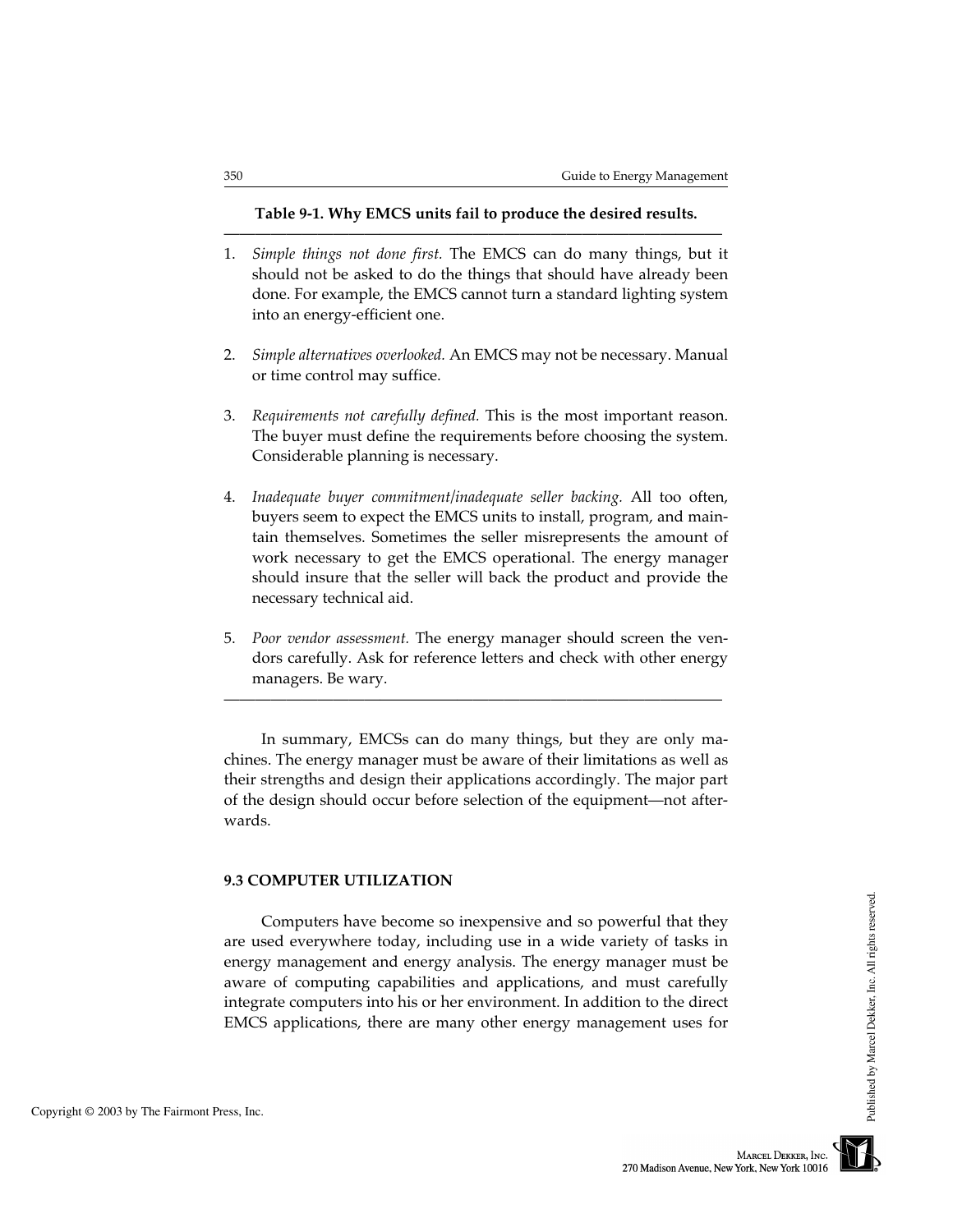computers. Personal computers can be programmed to perform cash flow analyses, waste heat recovery studies, excess air control studies, and a myriad of other aids. Some desktop computers are capable of running large building simulations or equipment design programs requiring significant data storage and lengthy computing times.

*Energy Engineering*, the journal of the Association of Energy Engineers, has started publishing an annual Directory of Software for Energy Managers and Engineers. In the 1991 directory there were one hundred and thirty-three different software products for energy applications that were produced by forty-four companies [6]. The editor of this journal commented that there was more interest in the Directory Issue than any other issue produced [7]. The Directory is compiled by companies voluntarily sending in information, so it is not a complete listing of all energyrelated computer programs. However, the listings in the 1991 Directory are more than twice as long as the listings in the 1990 Directory, which indicates a growing interest among both the users and the suppliers of these programs.

It is impossible to summarize or list all of the possible energy-related uses for computers, but one does stand out from the rest. That is the use of computers to perform building energy use analysis and simulation studies. In the rest of this chapter we will examine some of the programs that are most commonly available for this task. Building energy use analysis and simulation studies require the input of weather data, operating times, and other energy-consuming parameters such as number and type of lights and equipment, efficiency of various devices, etc. as well as the parameters of the building shell such as wall construction, insulation levels, amount of window area, etc. The computer will then simulate a year of building operation (or whatever cycle is chosen), and develop energy consumption and energy bills. Thus various scenarios involving energy efficiency improvements to the building shell or to building equipment can be fed into the computer and the likely savings identified and estimated. Most of the programs available also contain a financial analysis subroutine that provides the economic decision measures needed to help select the most cost-effective EMOs. Thus, the complete energy management study can be done by the computer.

Some of the better known programs include BLAST 3.0, DOE-2.1D, AXCESS, ASEAM, TRACE, and ECUBE, although there are many others. A call to your local utility, university, and/or energy management consultant can identify which are available in your area. We will discuss the capabilities of BLAST 3.0 and DOE-2.1D. Brief discussions of AXCESS, ASEAM, TRACE, and ECUBE, as well as where to get additional informa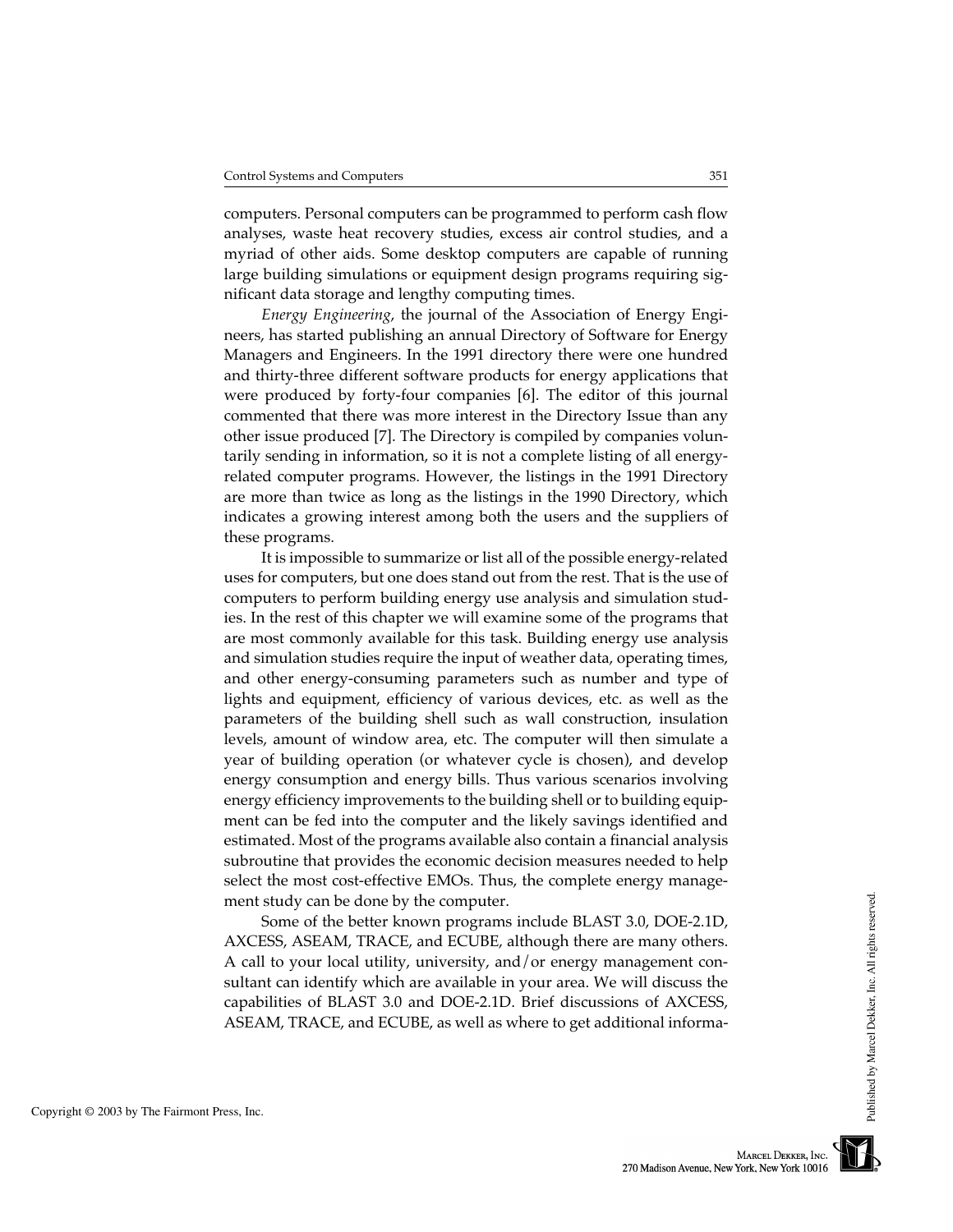tion on those programs, can be found in the Software Directory from reference [6].

#### **9.3.1 BLAST 3.0**

BLAST can be used to investigate the energy performance of new and retrofit building design options of almost any type and size [8]. BLAST is the acronym for the Building Loads Analysis and Systems Thermodynamics family of programs. Not only can BLAST calculate the building peak loads using design day criteria, which is necessary for mechanical equipment design, it can also estimate the annual energy performance of a facility. This is essential for the design of solar and cogeneration systems and for determining the building's compliance with a design energy budget.

Apart from its comprehensiveness, the BLAST system differs in three key aspects from other similar programs. First, BLAST uses extremely rigorous and detailed algorithms to compute loads, to simulate fan systems, and to simulate boiler and chiller plants. Second, the program has its own user-oriented input language and is accompanied by a library which contains the properties of all materials, wall, roof, and floor sections. Third, BLAST's execution time is short enough to allow many alternatives to be studied economically. In this way, efficient designs can be separated from the inefficient, and proper equipment type, size and control can be determined.

The BLAST Energy Analysis Program contains three major subprograms. First, the Space Load Predicting subprogram computes hourly space loads in a building based on weather data and user inputs detailing the building construction and operation. Next, the Air Distribution System Simulation subprogram uses the computer space loads, weather data, and user inputs describing the building air-handling system to calculate hot water, steam, gas, chilled water, and electric demands of the building and air-handling system. Finally, the Central Plant Simulation subprogram uses the weather data, the results of the air distribution system simulation, and user input describing the central plant to simulate boilers, chillers, on-site power-generating equipment, and solar energy systems; and then computes monthly and annual fuel and electrical power consumption.

Early versions of BLAST were considered difficult to use, but several new methods have been developed to communicate with BLAST. Available methods include BTEXT and Drawing Navigator for Autocad. BTEXT is a text-based scrolling menu program to solicit information about the building model. It builds a special file of building information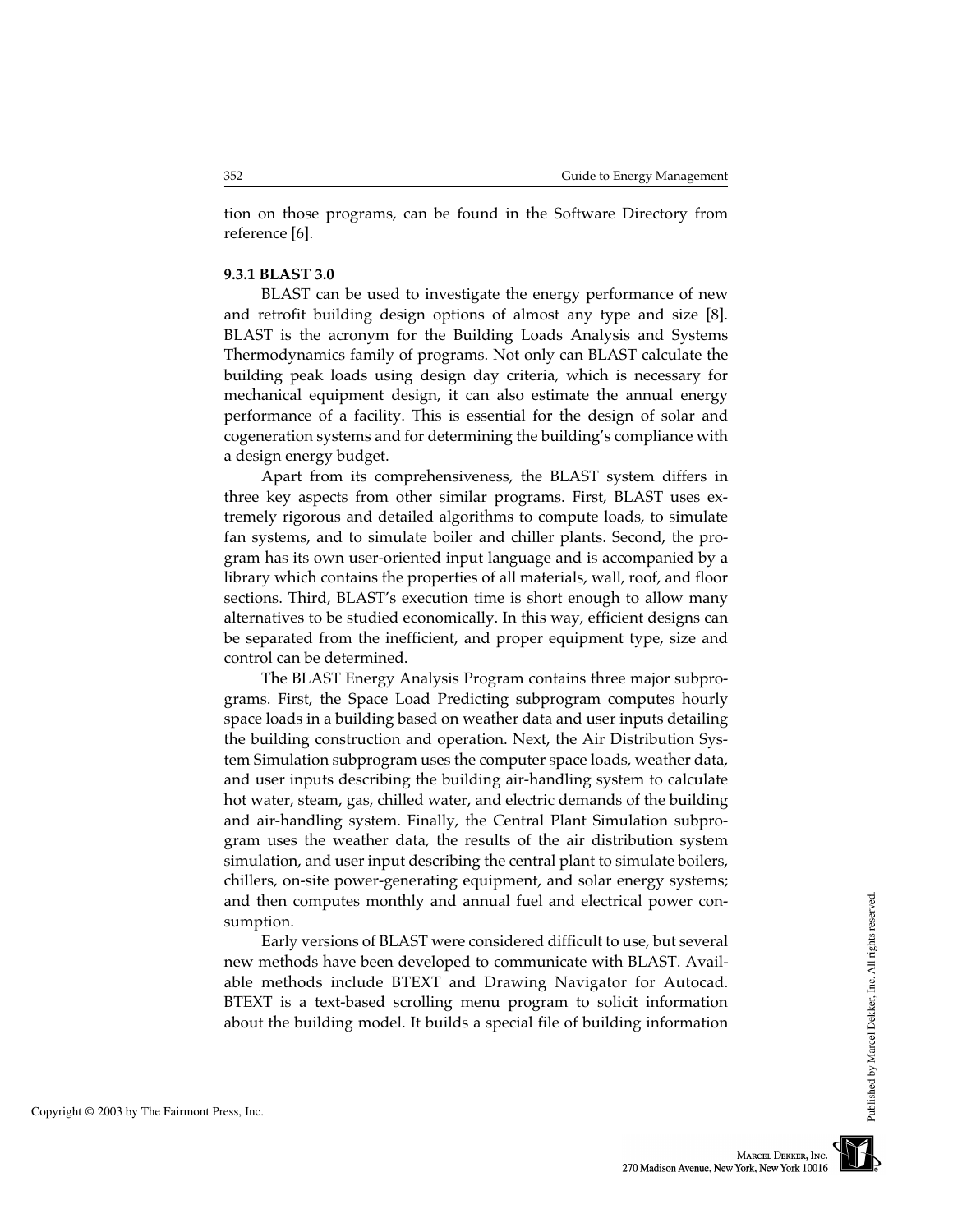and can generate BLAST input files. Drawing Navigator for Autocad uses the graphic information accessible in drawings to generate the necessary building geometric data; it passes information into BTEXT for eventual BLAST input file creation. Both preprocessors simplify input file creation [8].

MICRO BLAST 3.0 is available to run on any PC compatible 386 or 486 computer with 20-100 MB of hard drive memory and 4 MB of RAM. Users may obtain access to the BLAST program, and additional information about it from the BLAST Support Office, University of Illinois, 1206 West Green Street, Urbana, IL 61801.

#### **9.3.2 DOE-2.1D**

The DOE-2.1D Computer Simulation Program was developed for the Department of Energy (DOE) to perform energy analysis and simulation of plants and buildings [9]. It calculates the hour-by-hour energy use of a building and its life-cycle cost of operation using information on the building's location, construction, operation, and heating, ventilating, and air conditioning system. This program is used to design energy efficient new buildings, analyze energy conservation measures in existing buildings and calculate building design energy budgets. The program is divided into five major subprograms: (1) Building Description Language (BDL), (2) LOADS, (3) SYSTEMS, (4) PLANT, and (5) ECONOMICS.

The Building Description Language (BDL) subprogram allows the user to enter key building design information. The program uses a library of properties of all materials, walls, roof, and floor sections. The user also inputs a description of the HVAC systems, occupancy, equipment, lighting schedules, and other parameters.

The LOADS subprogram computes hourly space loads resulting from transmission gains and losses through walls, roofs, floors, doors, and windows; internal gains from occupants, lighting, and equipment; and infiltration gains and losses caused by pressure differences across openings. The LOADS calculations are based on ASHRAE algorithms, including the response factor technique for calculating transient heat flow through walls and roofs and the weighting factor techniques for calculating heating and cooling loads.

After the building loads are calculated, the program begins the SYS-TEMS analysis. The SYSTEMS subprogram takes the hourly space loads, along with characteristics of secondary HVAC equipment, the component and control features, and the thermal characteristics of the zone, and determines the actual room temperature and heat extraction or addition rates using ASHRAE algorithms.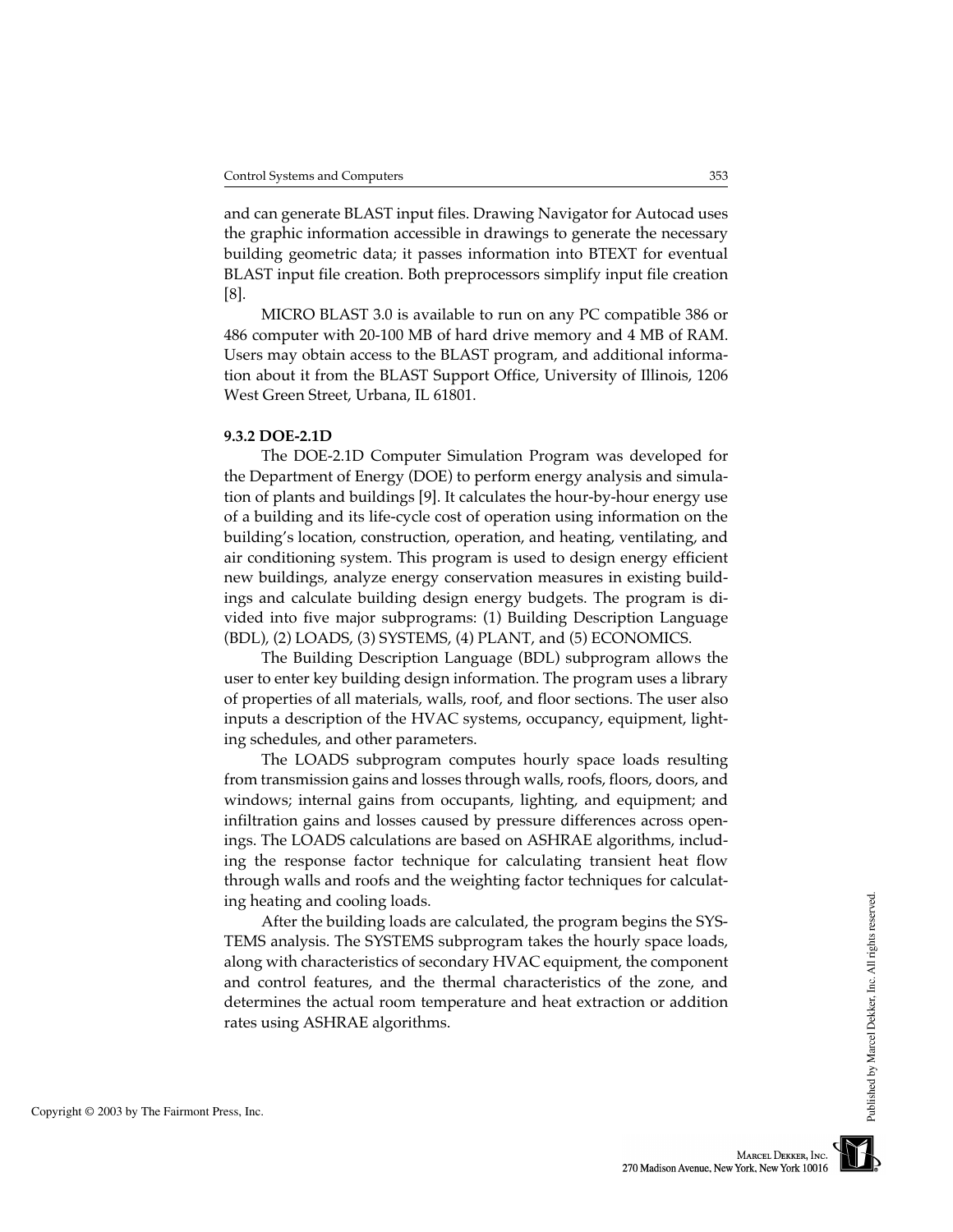The PLANT subprogram uses the building thermal energy load data determined by SYSTEMS and various other user-input operating parameters of the plant equipment to allocate available equipment and simulate their operation. The PLANT program simulates conventional central plants, solar heating and cooling systems, and plants with on-site generation and waste heat recovery. It also permits load management of plant equipment and energy storage. It calculates the monthly and annual cost and consumption of each type of fuel used, the daily electrical load profile, and the energy consumption at the site and at the source.

The ECONOMICS subprogram uses the life-cycle costing methodology derived from DOE guidelines. Life-cycle costing method investment statistics such as cost savings, savings-to-investment ratio, energy savings, energy savings-to-investment ratio, and discounted payback period are calculated to provide a measure for comparing the cost effectiveness of each case against a reference case.

The MICRO DOE-2.1D program is available for a PC compatible 386 or 486 computer with 2 MB of RAM and at least 20 MB of hard disk space. A newer version, DOE-2.1E, has recently been made available, and a greatly expanded version named DOE-3 is currently under development. The DOE-2 program is used extensively by electric utilities, government agencies, national laboratories, architect/engineering firms, universities, and many private organizations. A version of DOE-2 is used by the State of California to determine building code compliance.

Users may obtain access to the DOE-2.1D program or the MICRO DOE-2.1D program from various commercial vendors. Some of these vendors also offer user support and training for the system. Additional information on DOE-2.1D is available through the Building Energy Analysis Group, Energy and Environment Division, Lawrence Berkeley Laboratory, Berkeley, CA 94720. Information is also available through the Department of Energy, Office of Building Systems Technology, Architectural and Energy Systems Branch, 1000 Independence Avenue, SW, Washington, DC, 20008.

#### **9.4 SUMMARY**

In this chapter we have examined control systems and computer applications for energy management. We began with a discussion of the types of controls, including manual, timer, programmable controllers, and computers. Then we discussed each level of control, giving advantages and limitations. Basically, the simpler controls are the least expensive and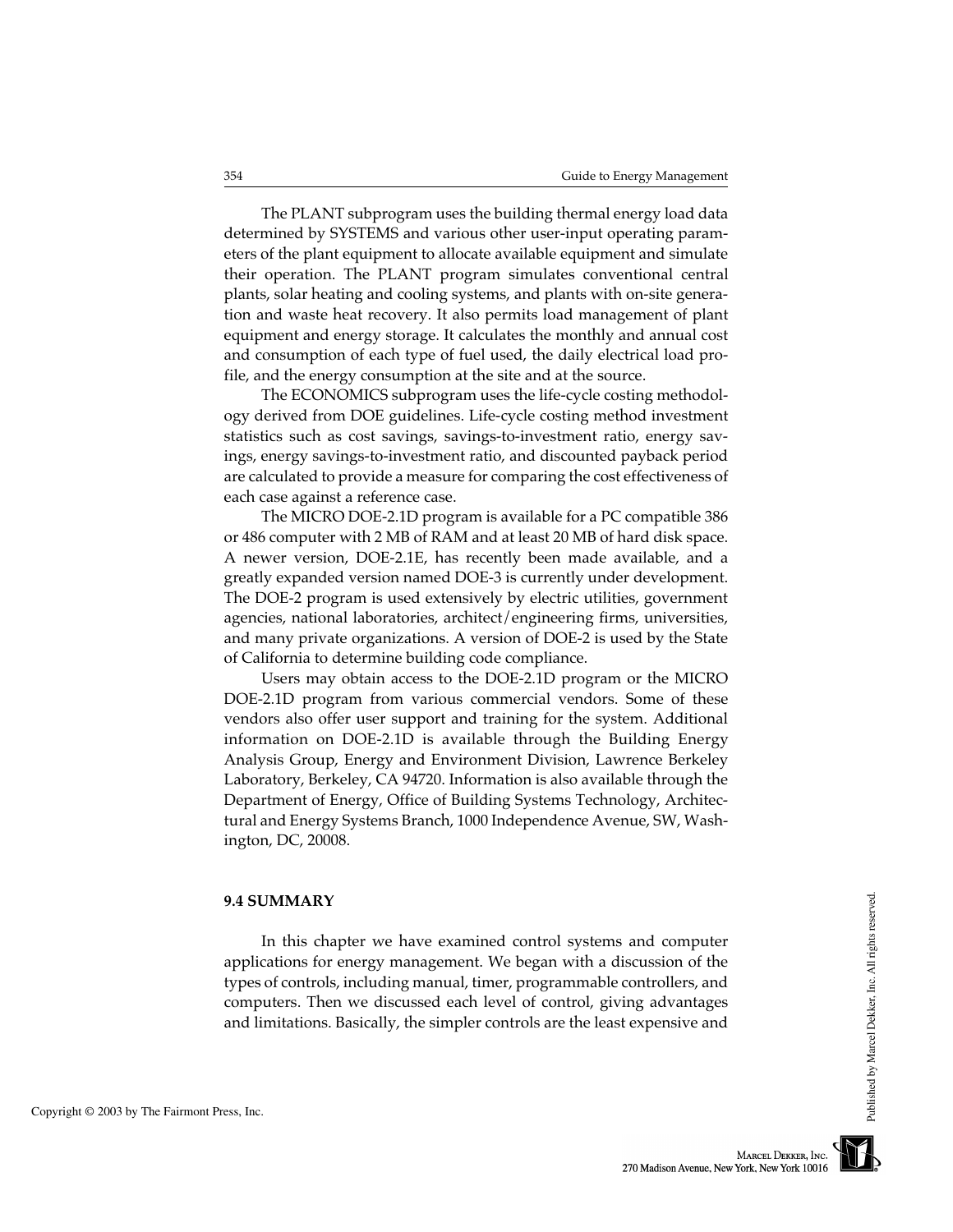least robust. The more expensive controls (such as EMCSs) are more robust in that more control activities can be utilized. Computers can be used in other areas of energy management also. Data manipulation, data summary, and large-scale modeling or simulation are among some of the examples of other areas where computers can be utilized. Large-scale computer simulation models of energy systems are available and are quite useful in simulation of system operation, various scenarios of new equipment selection, or use of revised control schemes. BLAST 3.0 and DOE-2.1D are two programs discussed in some depth in the chapter.

## **REFERENCES**

- 1. "Programmable Controllers: A Viable Alternative," *Plant Energy Management*, March 1982, pp. 44-45.
- 2. Bynum, Harris D., "What's New in Building Automation: Network Applications Add New Levels of Synergy," *Strategic Planning and Energy Management*, Vol. 9, No. 2, 1989.
- 3. Payne, F. William, *Energy Management and Control Systems Handbook*, The Fairmont Press, Atlanta, GA, 1984.
- 4. "Guidelines for the Design and Purchase of Energy Management and Control Systems for New and Retrofit Applications," American Consulting Engineers Council, Washington, DC, 1984.
- 5. Fisher, David M., "Open Protocol: Today's Options," *Strategic Planning and Energy Management*, Vol. 9, No. 2, 1989, pp. 51-56.
- 6. "Directory of Software for Energy Managers and Engineers," *Energy Engineering*, Vol. 88, No. 2, 1991, pp. 6-79.
- 7. Williams, Anna Fay, "Editorial," *Energy Engineering*, Vol. 88, No. 2, 1991, p. 5.
- 8. Lawrie, Linda K., "Day-to-Day Use of Energy Analysis Software," *Energy Engineering*, Vol. 89, No. 5, 1992, pp. 41-51.
- 9. Curtis, R.B., et. al., "The DOE-2 Building Energy Analysis Program," Technical Report LBL-18046, Applied Science Division, Lawrence Berkeley Laboratory, University of California, Berkeley, CA, April 1984.

## **BIBLIOGRAPHY**

Blake, Frederick H., "New Energy Management Controls for Supermarkets," *Energy Engineering*, Aug.-Sept. 1981 PP. 49-54.